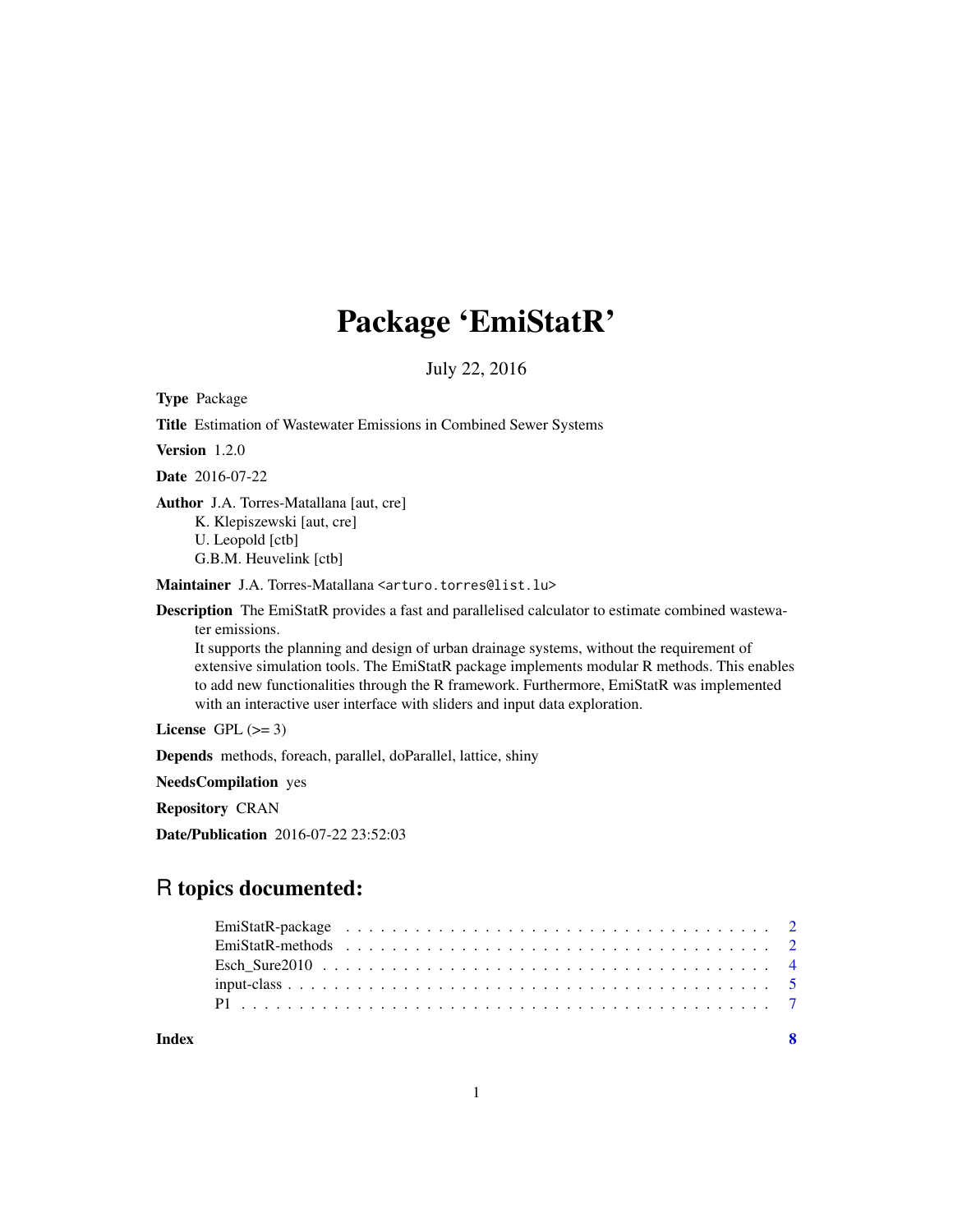<span id="page-1-0"></span>

# Description

The EmiStatR provides a fast and parallelised calculator to estimate combined wastewater emissions. It supports the planning and design of urban drainage systems, without the requirement of extensive simulation tools. The EmiStatR package implements modular R methods. This enables to add new functionalities through the R framework. Furthermore, EmiStatR was implemented with an interactive user interface with sliders and input data exploration.

# Details

The DESCRIPTION file:

|               | Package: EmiStatR                                                                  |
|---------------|------------------------------------------------------------------------------------|
| Type: Package |                                                                                    |
| Version:      | 1.2.0                                                                              |
|               | Date: 2016-07-22                                                                   |
|               | License: $GPL (> = 3)$                                                             |
|               | Depends: $R$ ( $>= 2.10$ ), methods, foreach, parallel, doParallel, lattice, shiny |

#### Author(s)

J.A. Torres-Matallana [aut, cre] K. Klepiszewski [aut, cre] U. Leopold [ctb] G.B.M. Heuvelink [ctb] Maintainer: J.A. Torres-Matallana

# See Also

See also the class the method [EmiStatR](#page-1-1)

EmiStatR-methods *S4 Methods for Function* EmiStatR

#### <span id="page-1-1"></span>Description

S4 methods for function EmiStatR. Given the inputs either from the Shiny applications "EmiStatR\_input - Shiny" and "EmiStatR\_inputCSO - Shiny" or user-defined, the methods invoke the main core of the tool and writes the output files in the specified folder.

# Usage

EmiStatR(x)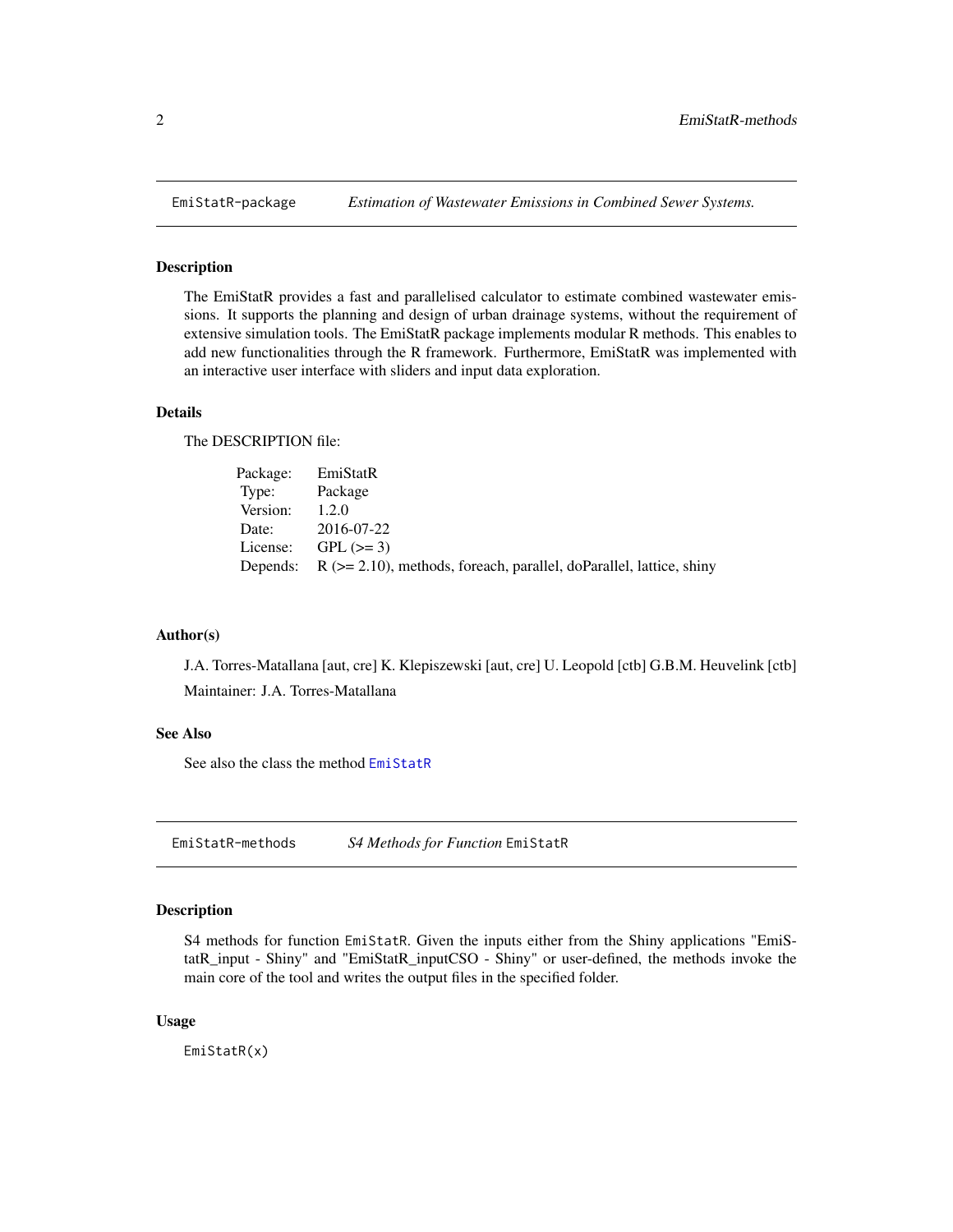# **Arguments**

x An object of class input

#### Value

Object of class "list". This object contains N lists, where N is the number of structures to simulate. Each list contains a list with three elements: a data.frame named "out1", a data.frame named "out2", a vector named "lista". "out1" contains n observations of 21 variables, where n is the length of the precipitation time series. The 21 variables are the following time series:

- 1. id, identification number
- 2. Time [y-m-d h:m:s]
- 3. P [mm], precipitation

4. i [mm/(min)], intensity (if available)

- 5. V\_r [m3], rain water volume
- 6. V\_dw [m3], dry weather volume
- 7. cs\_mr [-], combined sewage mixing ratio

8. o tfyn [yes=1/no=0], status variable to know when the Combined Sewer Overflow Tank (CSOT) is filling up

- 9. V\_Tank [m3], volume of CSOT filling up
- 10. V\_Ov [m3], overflow volume
- 11. B\_COD\_Ov [kg], Chemical Oxygen Demand (COD) overflow load

12. B\_NH4\_Ov [kg], ammonium (NH4) overflow load

- 13. C\_COD\_Ov [mg/l], COD overflow concentration
- 14. C\_NH4\_Ov [mg/l], NH4 overflow concentration
- 15. d\_Ov [min], total duration of overflows
- 16. f. Ov [ocurrence], frequency of overflows (just an approximation)
- 17. V\_InTank [m3], volume at entrance of the CSOT
- 18. B COD InTank [Kg], COD load at entrance of the CSOT
- 19. B\_NH4\_InTank [Kg], NH4 load at entrance of the CSOT
- 20. C\_COD\_InTank [mg/l], COD concentration at entrance of the CSOT
- 21. C\_NH4\_InTank [mg/l], NH4 concentration at entrance of the CSOT

The summary of the overflow data, "out2", contains 11 observations of 2 variables. The 11 observations are:

- 1. Period [day], length of time of the precipitation time series
- 2. Duration, d\_Ov, [min], overflow duration
- 3. Frecuency, f\_Ov, [ocurrence] (aprox.), overflow frecuency
- 4. Volume, V\_Ov, [m3], total overflow volume
- 5. Flow, Q\_Ov, [l/s], total overflow flow
- 6. COD load, B\_COD\_Ov, [kg], total COD load
- 7. Average COD concentration, C\_COD\_ov\_av, [mg/l], in overflows
- 8. Maximum COD concentration, C\_COD\_Ov\_max, [mg/l], in overflows
- 9. NH4 load, B\_NH4\_Ov, [kg], total NH4 load
- 10. Average NH4 concentration,C\_NH4\_Ov\_av, [mg/l], in overflows
- 11. Maximum NH4 concentration, C\_NH4\_Ov\_max, [mg/l], in overflows

"Lista" contains the identification name(s) of the N structure(s). If export is allowed then three plain text .csv files are created, one for "out1", the second for "out2", the third one a summary for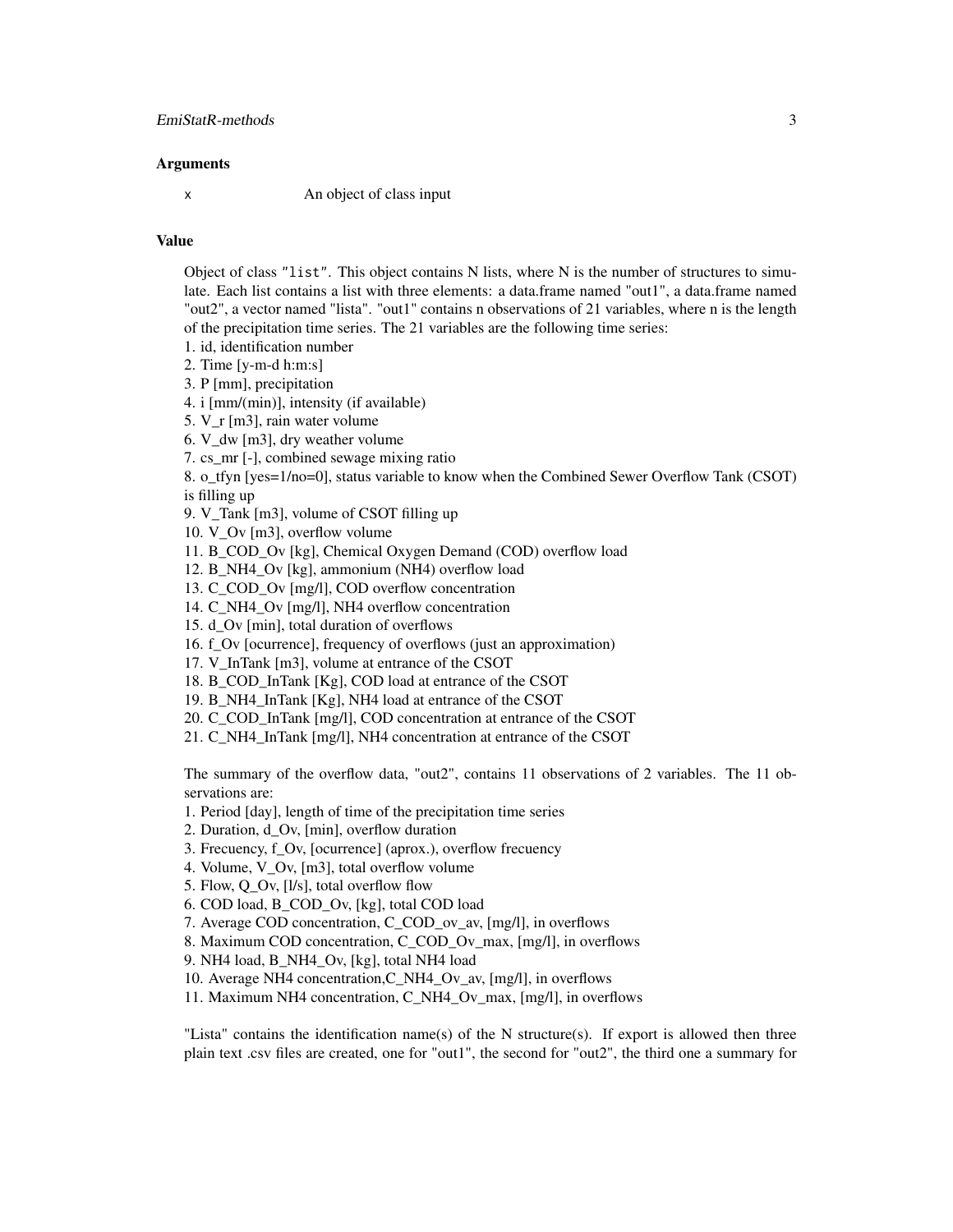all the structures based in "out2". Also, one .pdf file is printed which illustrates the precipitation and Combined Sewer Overflow (CSO) volume, COD concentration, and NH4 concentration time series. These files are exported to the directory EmiStatR\_output located in the folderOutput path.

# Methods

 $signature(x = "input")$  execute EmiStatR function

#### Examples

```
## running GUI
library("EmiStatR")
appDir <- system.file("shiny", package = "EmiStatR")
setwd(appDir)
## (uncomment for running)
# runApp("EmiStatR_input")
# runApp("EmiStatR_inputCSO")
## executing EmiStatR
input.default <- input()
sim <- EmiStatR(input.default)
str(sim)
## a dummy example of plot
par(mfrow=c(2,2), \text{ oma} = c(0,0,2,0))plot(x=sim[[1]][[1]][[2]], y=sim[[1]][[1]][[3]], typ="l", col="blue",
     xlab = "time", ylab = colnames(sim[[1]][[1]])[3], main = "Precipitation")
plot(x=sim[[1]][[1]][[2]], y=sim[[1]][[1]][[10]], typ="l", col="blue",
     xlab = "time", ylab = colnames(sin[[1]][[1]])[10], main = "CSO, volume")plot(x=sim[[1]][[1]][[2]], y=sim[[1]][[1]][[13]], typ="l", col="blue",
     xlab = "time", ylab = colnames(sim[[1]][[1]])[13], main = "CSO, COD concentration")
plot(x=sim[[1]][[1]][[2]], y=sim[[1]][[1]][[14]], typ="l", col="blue",
     xlab = "time", ylab = colnames(sim[[1]][[1]])[14], main = "CSO, NH4 concentration")
mtext(paste("Structure", sim[[1]][[3]][[1]]), outer=TRUE, cex = 1.5)
```
Esch\_Sure2010 *An example time series for the EmiStatR package*

#### Description

This dataset is a data.frame with two columns: Time [y-m-d h:m:s] and Precipitation P [mm]. The station of measuring, Esch Sure, is located close to the catchment of the combined sewer overflow tank at Goesdorf, Grand-Duchy of Luxembourg.

#### Usage

```
data("Esch_Sure2010")
```
<span id="page-3-0"></span>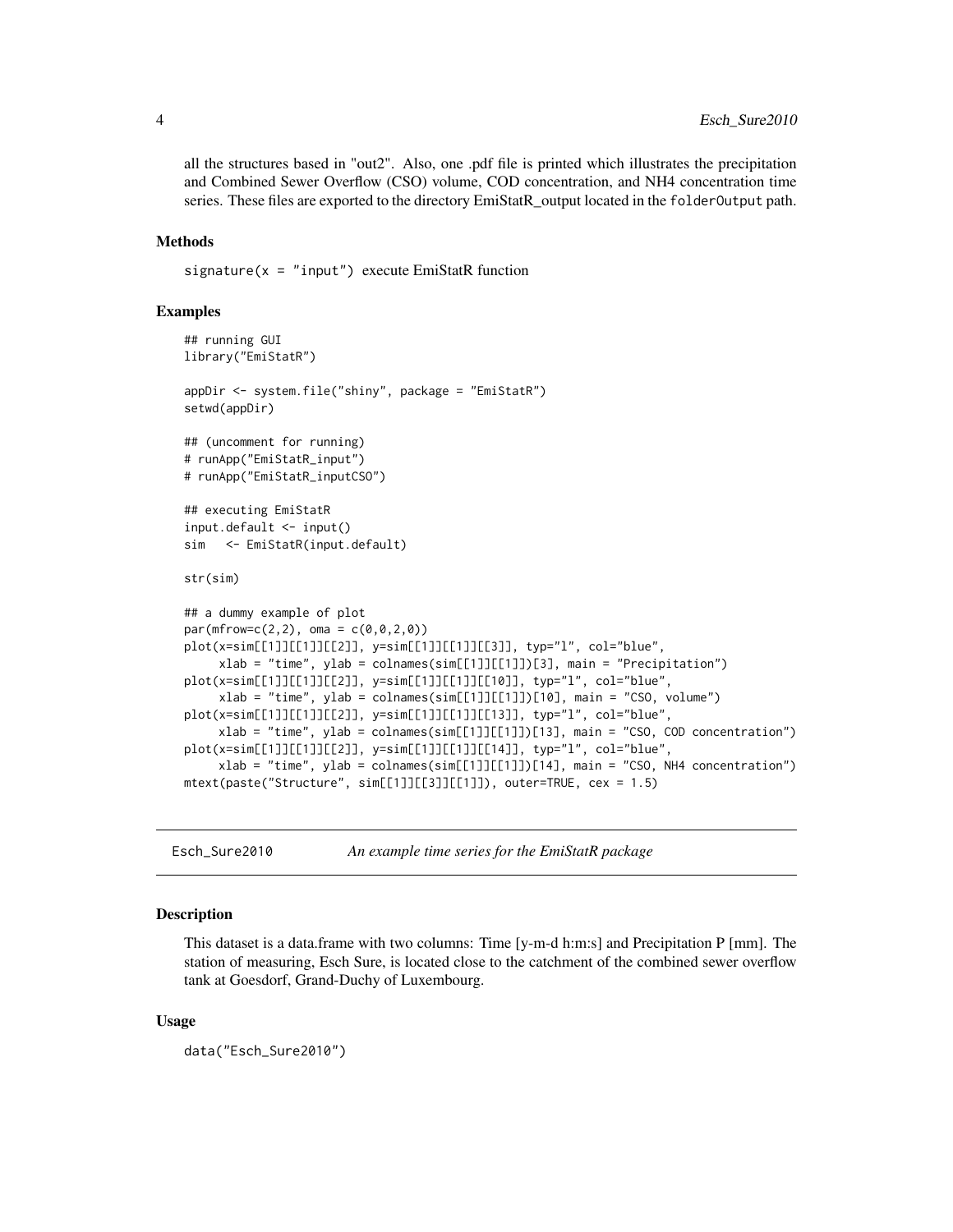#### <span id="page-4-0"></span>input-class 5

# Format

A data frame with 52560 observations on the following 2 variables.

time a POSIXct

'P [mm]' a numeric vector

#### Examples

```
data(Esch_Sure2010)
plot(Esch_Sure2010[,1], Esch_Sure2010[,2], col="blue", typ="l",
     xlab = "time", ylab = "Precipitation [mm]")
```
input-class *Class* "input"

#### **Description**

The class provides a container for inputs required to invoke EmiStatR method.

#### Objects from the Class

Objects can be created by calls of the form input() or new("input").

#### **Slots**

- spatial: Object of class "numeric", 0 (default ) for non-spatial input, 1 for spatial input (not implemented).
- zero: Object of class "numeric", aproximation to zero value. Default 1E-5.
- folder: Object of class "character", path of the Shiny applications. Default

system.file("shiny", package = "EmiStatR")

- folderOutput: Object of class "character", path of the directory to save outputs. By default the same as folder.
- cores: Object of class "numeric", number of CPU cores to be used in parallel computing. If cores = 0 no parallel computation is done. Default 1.
- ww: Object of class "list". This list contains three numeric elements for the wastewater characteristics. First element qs, individual water consumption of households [l/(PE d)]. Second element CODs, sewage pollution - COD concentration [g/(PE d)]. Third element NH4s, sewage pollution - NH4 concentration [g/(PE d)].
- inf: Object of class "list". This list contains three numeric elements for infiltration water characteristics. First element qf, infiltration water inflow [l/(s ha)]. Second element CODf, infiltration water pollution - COD concentration [g/(PE d)]. Third element NH4f, infiltration water pollution - NH4 concentration [g/(PE d)].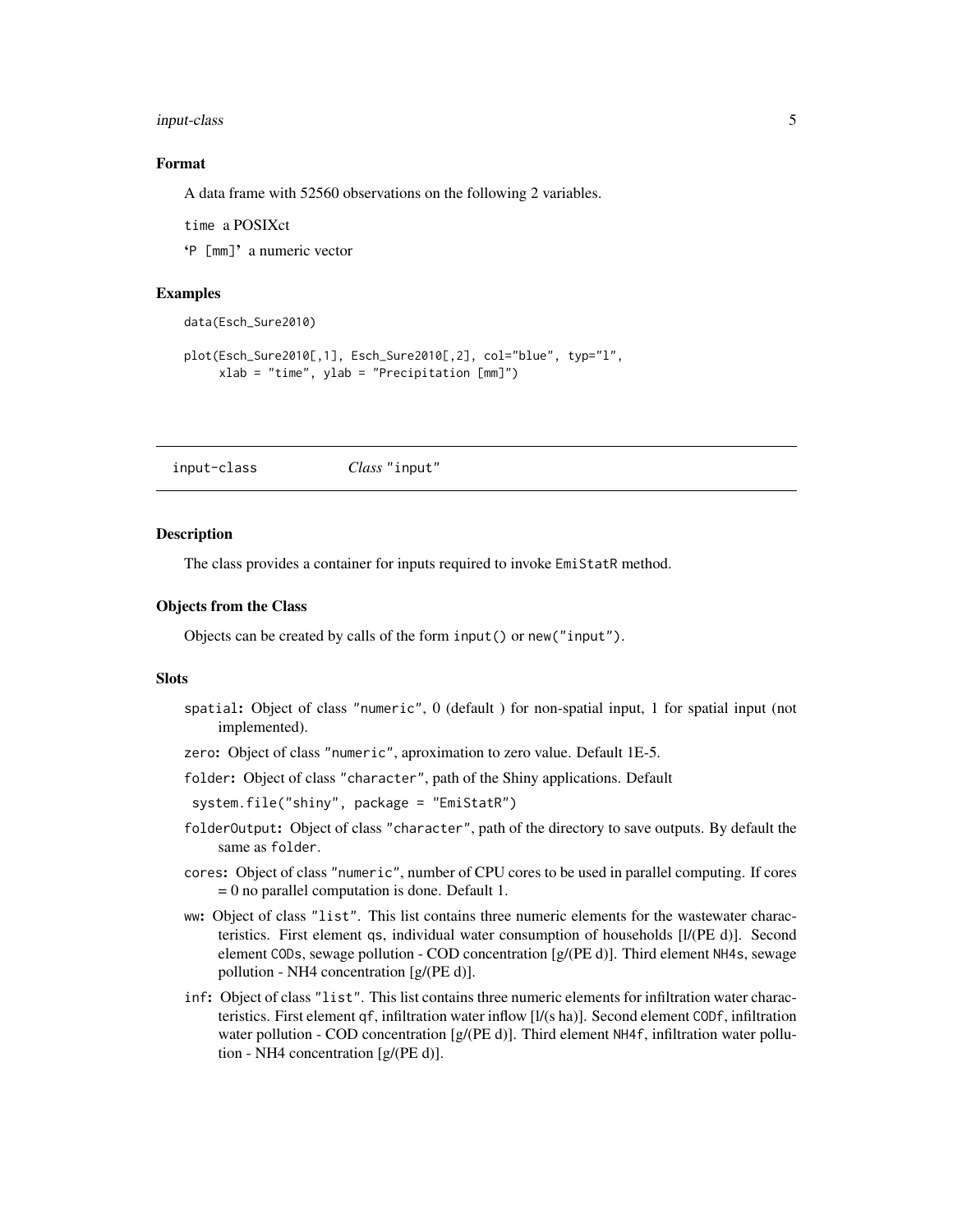- rw: Object of class "list". This list contains three elements for rainwater characteristics. First element CODr (numeric), rainwater pollution - COD concentration [mg/l]. Second element NH4r (numeric), rainwater pollution - NH4 concentration [mg/l]. Third element stat (character), name of the rain measurement station.
- tf: Object of class "numeric", stormwater runoff. Flow time in the sewer system [min]. If tf is less or equal than 20 min, then  $af = 1$ , i.e. no attenuation of the rainfall.
- P1: Object of class "data.frame" with columns named tt (date and time), P (rain time series), and i (intensity).
- st: Object of class "list". This object contains n lists, where n is the number of structures to simulate. Every list should contain 12 elements: id, identification number [-]; ns, name of the structure [-]; nm, name of the municipality [-]; nc, name of the catchment [-]; numc, number of the catchment [-]; use, use of the soil [-]; Ages, total area [ha]; Ared, reduced area - impervious area [ha]; tfS, time flow structure [min]; pe, population equivalent [PE]; Qd, throttled outflow [ $l/s$ ]; and V, volume [ $m3$ ].
- export: Object of class "numeric". If 1 (default) then the results are saved in folderOutput. Set to 0 for not writing in output files.

# Methods

**EmiStatR** signature( $x =$  "input"): execute EmiStatR function

#### Author(s)

J.A. Torres-Matallana

# Examples

```
showClass("input")
```

```
## running EmiStatR with default input
library("EmiStatR")
```

```
# creating an Input object
input.default <- new("input")
str(input.default)
```

```
# running EmiStat
sim1 <- EmiStatR(input.default)
```

```
## running EmiStatR with user defined input
 data("P1")
```

```
# defining estructures E1 and E2
E1 <- list(id = 1, ns = "Goesdorf", nm = "Goesdorf", nc = "Obersauer", numc = NA,
           use = "Residencial/Industrial", Ages = 16.5, Ared = 7.6, tfS = 10,
           pe = 611, Qd = 9, V = 190
```

```
E2 <- list(id = 2, ns = "Kaundorf", nm = "Kaundorf", nc = "Obersauer", numc = NA,
           use = "Residencial/Industrial", Ages = 22, Ared = 11, tfS = 10,
           pe = 358, Qd = 9, V = 180
```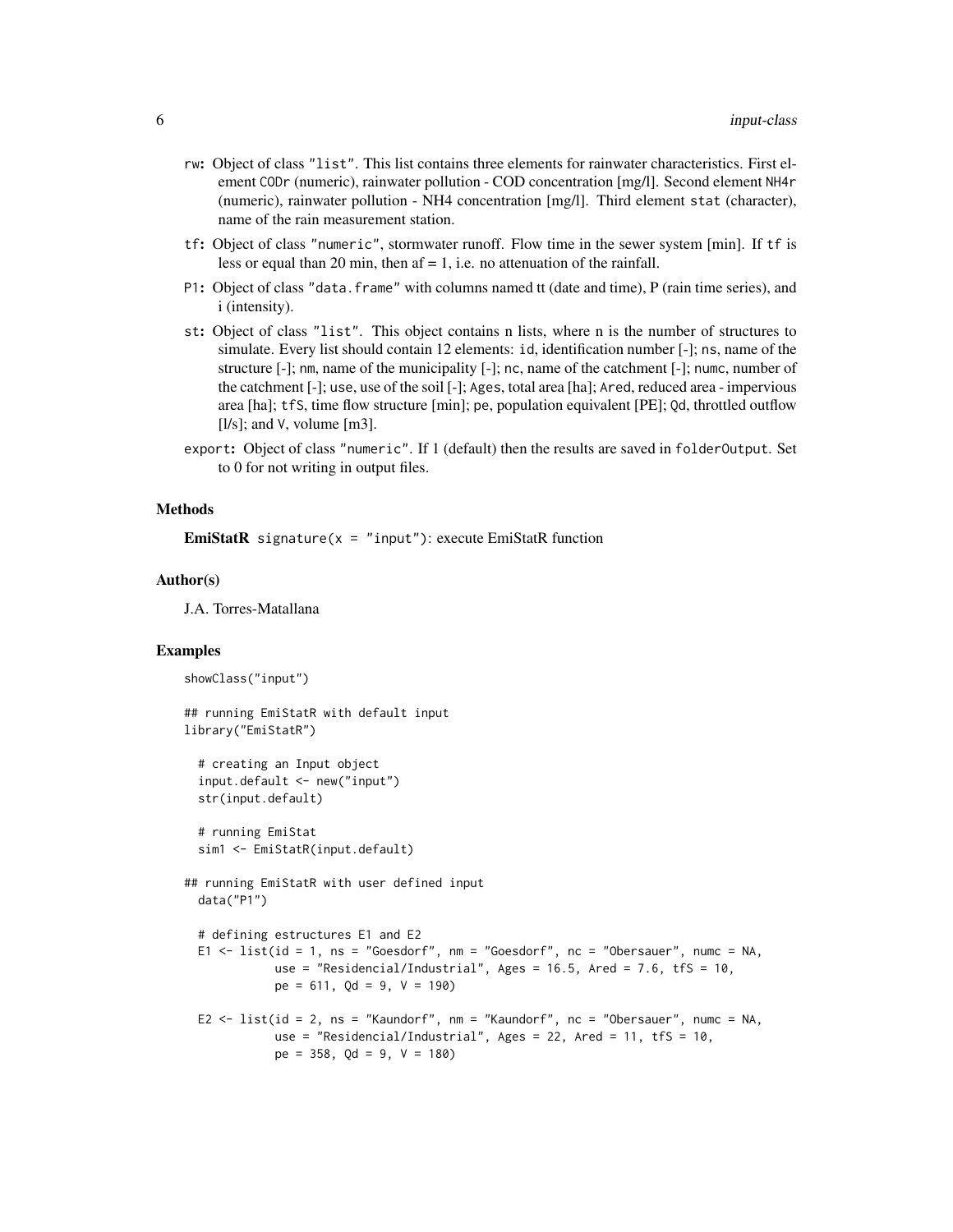```
# defining Input objet
input.user <- input(spatial = 0, zero = 1e-5, folder = system.file("shiny", package = "EmiStatR"),
                  folderOutput = system.file("shiny", package = "EmiStatR"), cores = 1,
                    ww = list(qs = 150, CODs = 120, NH4s = 11),inf = list(qf = 0.05, CODF = 0, NH4f = 0),rw = list(CODr = 107, NH4r = 0, stat = "Dahl"),tf = 20, P1 = P1,
                    st = list(E1=E1, E2=E2), export = 1)str(input.user)
# invoking EmiStatR
sim2 <- EmiStatR(input.user)
```
P1 *An example time series for the EmiStatR package*

# Description

This dataset is a list that contains a data.frame with two columns: Time [y-m-d h:m:s] and Precipitation P [mm]. The station of measuring, Dahl, is located close to the catchment of the combined sewer overflow tank at Goesdorf, Grand-Duchy of Luxembourg.

# Usage

data("P1")

# Format

A data frame with 4464 observations on the following 2 variables.

time a POSIXct

'P [mm]' a numeric vector

# Source

<http://agrimeteo.lu/>

# Examples

data("P1")

plot(P1[,1], P1[,2], col="blue", typ="l", xlab = "time", ylab = "Precipitation [mm]")